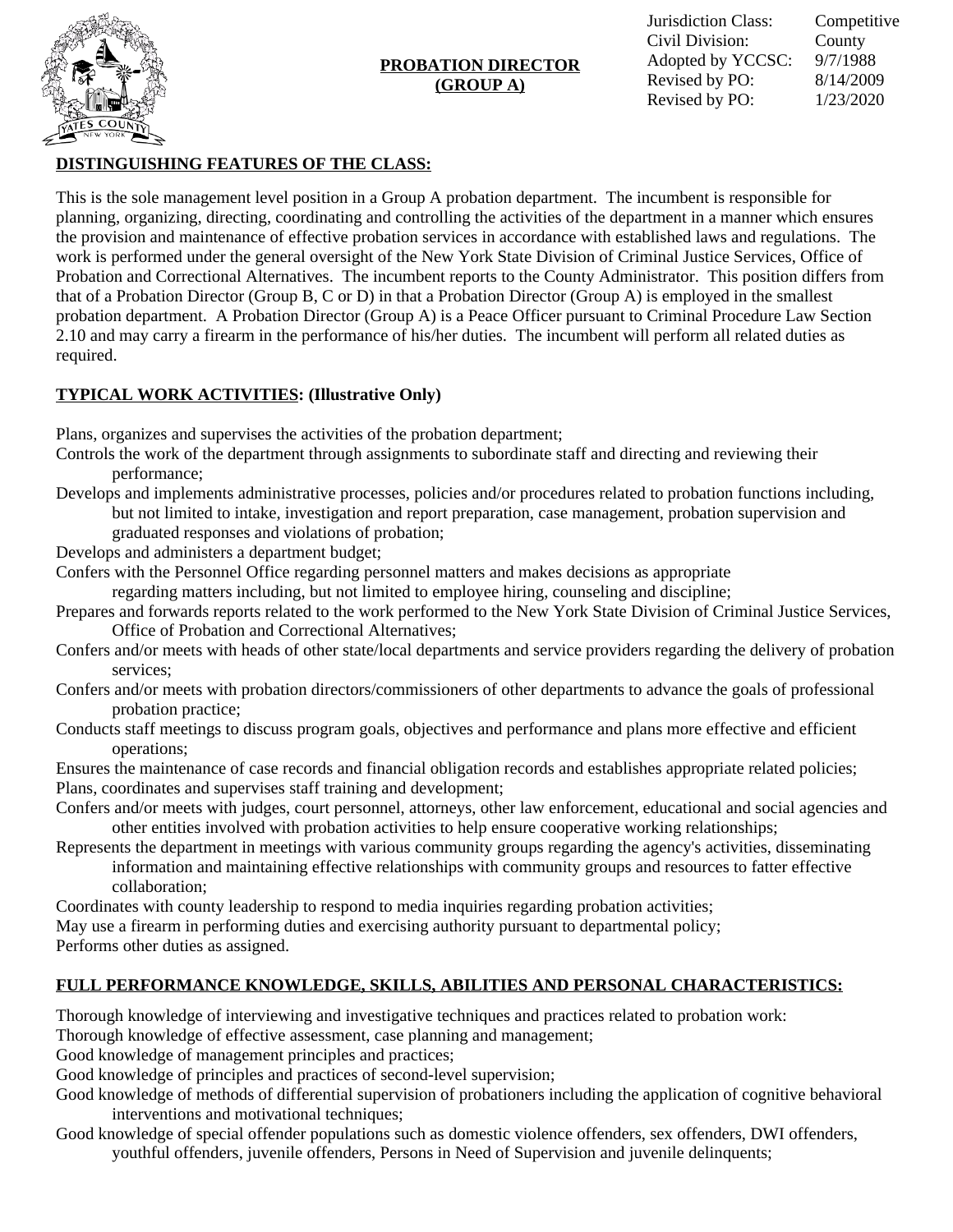Good knowledge of the provisions of the Health Insurance Portability and Accountability Act (HIPAA) regulations and policies relating to confidentiality of case record information;

Good knowledge of juvenile and adult risk and needs assessment instruments;

Good knowledge of laws and rules pertaining to probation work and the functions and procedures of family and criminal courts;

Good knowledge of the principles underlying human behavior, growth and development; Good knowledge of the specific rules and procedures related to the department worked in;

Good knowledge of current trends and developments in the fields of probation and community corrections;

Good knowledge of the local government budget process;

Good knowledge of community resources;

Good knowledge of the geography of the jurisdiction employed in;

Good knowledge of employment, training and treatment options available to probationers;

Working knowledge of fiscal internal controls principles governing financial obligations and departmental operations;

Working knowledge of firearm safety;

Skill in the use of firearms where authorized;

Ability to understand and apply descriptive statistics;

Ability to apply management techniques and plan, organize and direct the operations of the department;

Ability to plan and supervise the work of others;

Ability to develop and administer a budget;

Ability to establish and maintain effective working relationships;

Ability to understand and interpret written technical information including statutes, regulations and operational procedures to ensure effective practice and departmental compliance;

Ability to communicate effectively both orally and in writing.

### **OPEN COMPETITIVE MINIMUM QUALIFICATIONS:**

Graduation from a regionally accredited college or university or one accredited by the New York State Board of Regents to grant degrees, with a Bachelor's degree or higher including or supplemented by thirty (30) credit hours in the social or behavioral sciences and two (2) years of experience as a Probation Supervisor 1 or equivalent experience in a probation agency.

**Note:** Course work at the graduate degree level in social work, social sciences, education, administration, law, criminal justice, or a related field may be substituted for work experience for a maximum of one (1) year of experience.

### **PROMOTION QUALIFICATIONS:**

One (1) year of permanent competitive class status as a Probation Supervisor 1. Special Requirement: Possession of a current driver's license or ability to otherwise meet the transportation requirements of the position.

#### **Note:**

**Social science** includes areas of study concerned with humans living in relation to other humans in a social environment and such as anthropology, criminal justice, economics, geography, history, political science, psychology and sociology.

**Behavioral science** is a subset of social science characterized by observation of the behavior of living organisms and focused on human social behavior such as psychology, sociology, anthropology, counseling, criminal justice, gerontology, human behavior, social work/social welfare and vocational rehabilitation.

**Note:** Individuals whose duties and responsibilities include the use of a firearm must also complete training pursuant to Criminal Procedure Law Section 2.30(3).

**Note:** The class specifications including the minimum qualifications for positions in Probation Departments are established by rule and regulations of the Division of Criminal Justice Services. These class specifications are found in Title 9 NYCRR Part 347, Appendix H-10, Standard Specifications for Professional Probation Positions.

**Note:** This position is allocated to the competitive class pursuant to Executive Law Section 257(1).